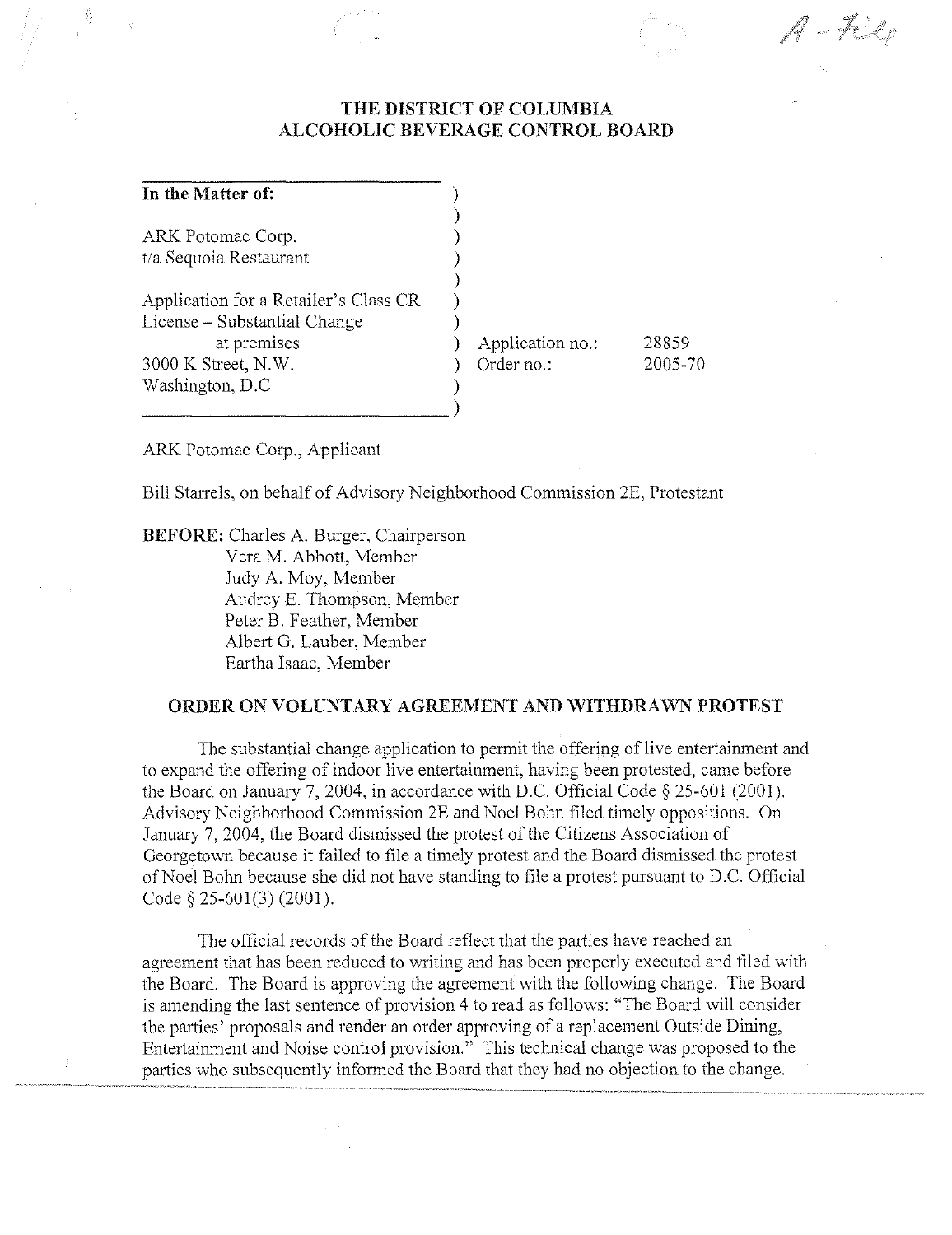### ARK Potomac Corp. t/a Sequoia Restaurant Application No. 28859 Page two

Pursuant to the agreement, dated March, 24, 2005, the Protestant has agreed to withdraw its protest, provided, however, the Board's approval of the pending application is conditioned upon the licensee's continuing compliance with the terms of the agreement.

Accordingly, it is this  $27<sup>th</sup>$  day of April 2005, ORDERED that:

1. The protest of Bill Starrels, on behalf of Advisory Neighborhood Commission 2E, is WITHDRAWN;

2. The protests of the Citizens Association of Georgetown and Noel Bohn, are DISMISSED;

3. The substantial change application of ARK Potomac Corp., *t/a* Sequoia Restaurant to permit the offering of live entertainment and to expand the offering of indoor live entertainment at 2439 18<sup>th</sup> Street, N.W., Washington, D.C., is GRANTED;

4. The above-referenced final agreement, as amended, is **INCORPORATED** as part of this Order; and

5. Copies of this Order shall be sent to the Protestant and the Applicant.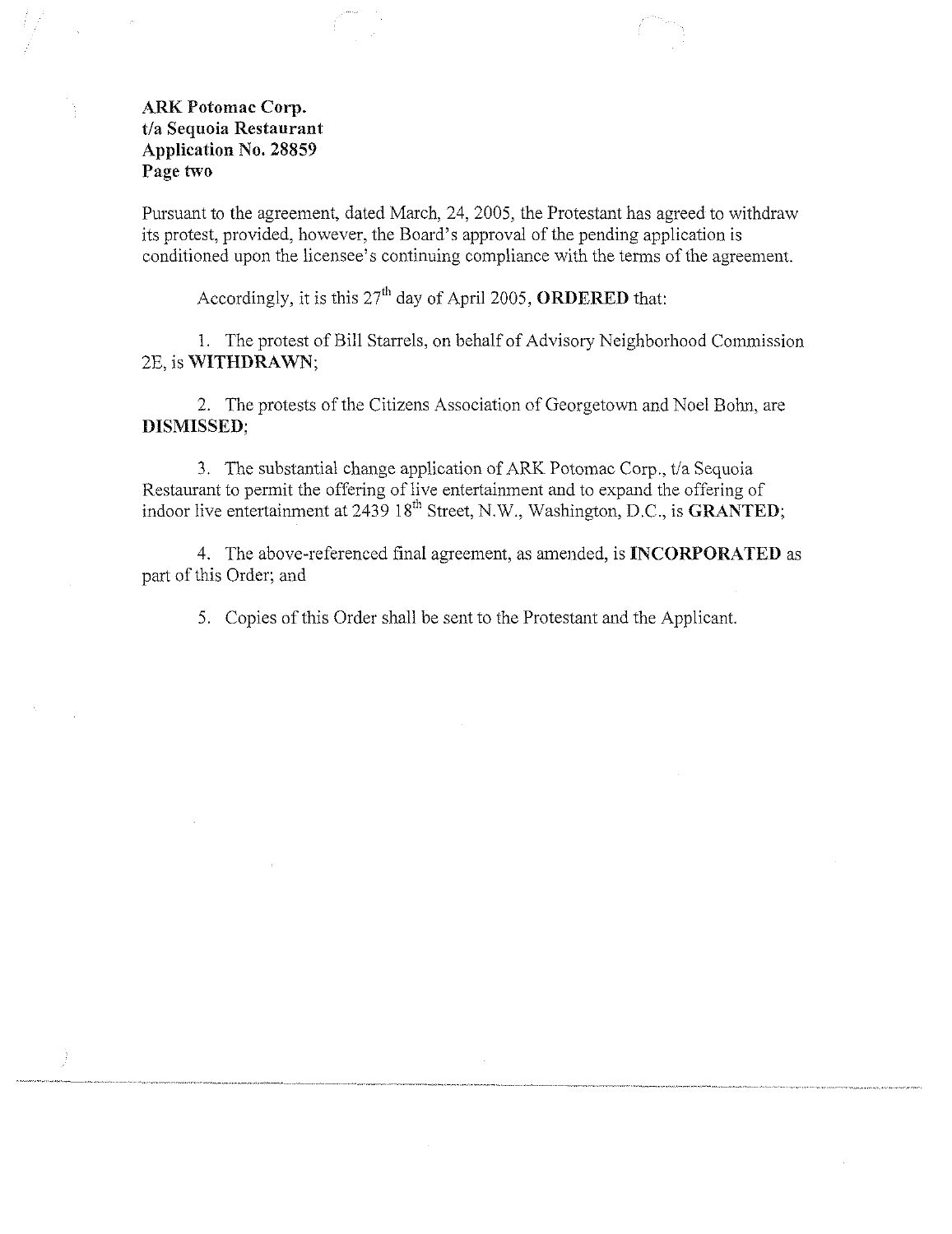ARK Potomac Corp. t/a Sequoia Restaurant Application No. 28859 Page three

Ĵ

District of Columbia Alcoholic Beverage Control Board

<u>Clarles C. Seyn.</u><br>Charles A. Burger, Chairperson

Vera M. affolk

Vera M. Abbott, Member

Fucale M. Vier

Audrey E. Thompson,

Peter B. Feather, Member

ouvu Albert G. Lauber, Member

مصري سنتجرس

Eartha Isaac, Memb

Pursuant to 23 DCMR § 1719.1 (April 2004), any party adversely affected may file a Motion for Reconsideration of this decision within ten (10) days of service of this Order with the Alcoholic Beverage Regulation Administration, 941 North Capitol Street, N.E., Suite 7200, Washington, D.C. 20002.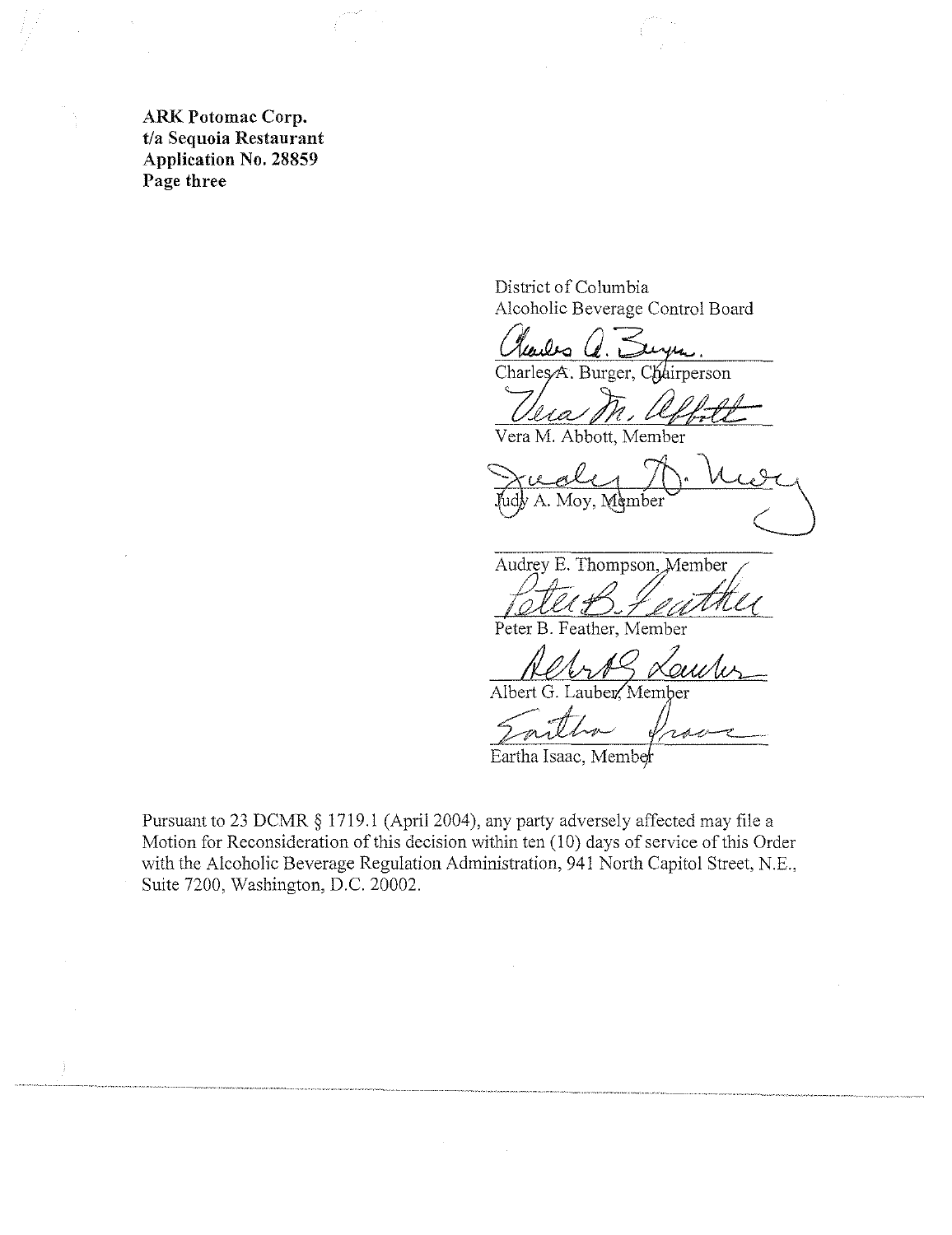### **AGREEMENT**

 $M$ ARCit This agreement ("agreement") is made this  $ZH''$ day of Eebruary, 2005 by and between Ark Potomac Corp, t/a Sequoia Restaurant, 3000 K Street, NW (application No, 28859), (the "Applicant") and Advisory Neighborhood Commission 2E (the "ANC"),

WHEREAS, Applicant filed with the District of Columbia Alcoholic Beverage Control Board (the "Board") an application for a substantial change to its license, Class CR (the "Application"), to offer live entertainment on its outside terrace and for expanded live entertainment inside the restaurant, and

WHEREAS, the ANC represents the residents and taxpayers within the boundaries of ANC 2E and wishes to ensure that no establishment that sells alcoholic beverages will adversely affect the health, safety, and quality of life in the surrounding community; and

WHEREAS, the Application for substantial change was subject to a protest by the ANC on the basis of the establishment's potential adverse affect on the peace, order and quiet of the surrounding neighborhood; and

WHEREAS, in order to secure the ANC's withdrawal of the protest pending before the ABC Board, Applicant has agreed to enter into this voluntary Agreement specifying the parties' agreement and understanding regarding the Applicant's operations, which such agreement shall supercede the agreement dated October 30, 1989, entered into between the parties;

NOW, THEREFORE, in consideration of the agreements set forth herein, the parties hereto mutually agree as follows:

1. Occupancy and Safety. The establishment shall have a maximum capacity of 750 persons indoors and 400 persons on the outdoor terrace. This limit shall be prominently posted and shall not be exceeded. The Applicant shall ensure that a clear passageway is maintained at all times tor the safe egress of occupants in case of fire or other emergency,

2, Hours of Operation, The hours of operation shall be 11 :00 a,m. to 2:00 a,m, Monday through Sunday. Applicant shall not admit patrons to its premises after 1:30 a.m, Monday through Sunday. The bar/lounge will have a maximum of 35 seats for the primary use of patrons waiting for dining service, Applicant shall offer a full service menu until two hours before closing, except when the premises are used for private functions.

3. Indoor Entertainment, Noise Control and Promotional Events, The Applicant may offer live entertainment or soft background recorded music conducive to a pleasant dining experience inside the Premises. The Applicant shall not offer, create facilities for, or otherwise encourage or permit dancing by patrons or employees, nor impose cover charges, when the establishment is open to the public. The Applicant will comply with the D,C. Noise Control Act and take necessary actions to ensure that music, noise and/or vibration from the establishment are not audible beyond the outdoor perimeter of the leased premises, On New Years Eve, and when private functions not open to the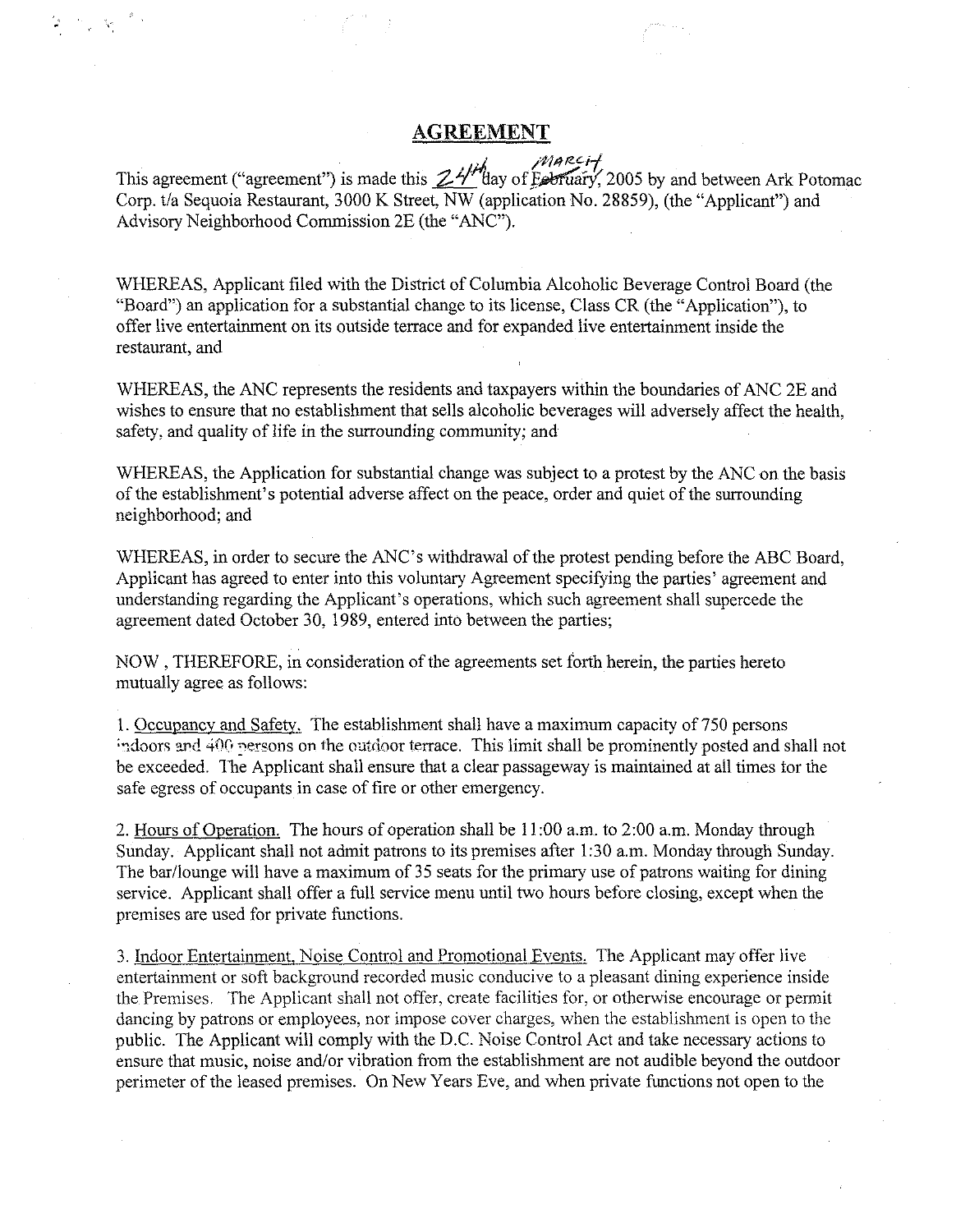public are held on the premises, there will be no restrictions on live entertainment or amplified music and patron dancing. However, the restriction on noise not being audible beyond the outdoor perimeter of the leased premises consistent with the D.C. Noise Control Act will remain in effect for private functions and on New Years Eve.

Applicant will not contract with outside promoters unless they represent third party bona fide organization sponsors. No cover charge or paid ticket admissions to private events will be permitted without sponsorship by a third party bona fide organization.

!<br>! !

 $\mathcal{L}^{\text{max}}_{\text{max}}$ 

4. Outside Dining, Entertainment and Noise Contro!' Applicant and the ANC agree to a trial period for the offering of live entertainment on the Applicant's existing outdoor terrace. This trial period shall commence no earlier than March 15, 2005 and terminate no later than October 15, 2005. During this trial period, Applicant may offer live jazz performances to outdoor dining patrons one day per week, on weekdays only, from 6:00 p.m. to 9:00 p.m. Applicant may substitute a weekend evening for a weekday evening performance for private functions, only, said substitutions not to exceed four (4) weekend evenings during the trial period. The jazz offering will be tasteful and the amplification of instruments will not exceed reasonable volume as required by the D.C. Noise Control Act. The musicians shall perform adjacent to the terrace(s) on the easternmost portion of the outdoor dining space. Placement of the musicians will be at one of two sites on the B-Deck where tables 36-39 are located, or on the C-Deck where the C-Deck Bar is located. Final placement of the musicians will be based upon the location offering the least audible sound of the music from the outer perimeter at tables 0 and 16.  $(A$  diagram depicting the outdoor seating, musicians' placement and noise reading stations is attached.) Placement of the musicians shall be in excess of 500 feet, measured linearly, from the ground level property line of the nearest residential unit occupied at a Washington Harbor building as of the date of this agreement.

The parties agree to work together to resolve any complaints of noise disturbance attributed to outside entertainment. To this end, the parties agree to establish a phone tree between the licensee's managers, the ANC and residents of the Washington Harbor. Should complaints of noise disturbance not be resolved timely during the evening of the complaint, then the *ANC* may request a noise meter reading by qualified D:C. government inspectors or through an independent qualified acoustical engineer, holding a certificate of registration as a professional engineer issued by the District of Columbia. The noise reading shall be taken at the noise reading stations in the presence ofthe Applicant's senior manager on duty (see the noise reading stations on the attached diagram). A complaint will be deemed sustained upon issuance of a governmental citation of noise violation of the D.C. Noise Control Act, or a certified reading by an independent qualified acoustical engineer, holding a certificate of registration as a professional engineer issued by the District of Columbia, indicating a noise reading in excess of the D.C. Noise Control Act. The parties further agree that upon the third separate sustained complaint, as defined above, the trial period for the outside entertainment shall be terminated. Thereafter, the parties will continue to be bound by the negotiation terms of this Outside Dining, Entertainment and Noise Control provision.

In the event an independent qualified acoustical engineer's services are used to take noise meter readings, Applicant agrees to bear the cost of such services. The parties shall collaborate on the selection of the provider(s) of such services. The use of such services shall be initiated by the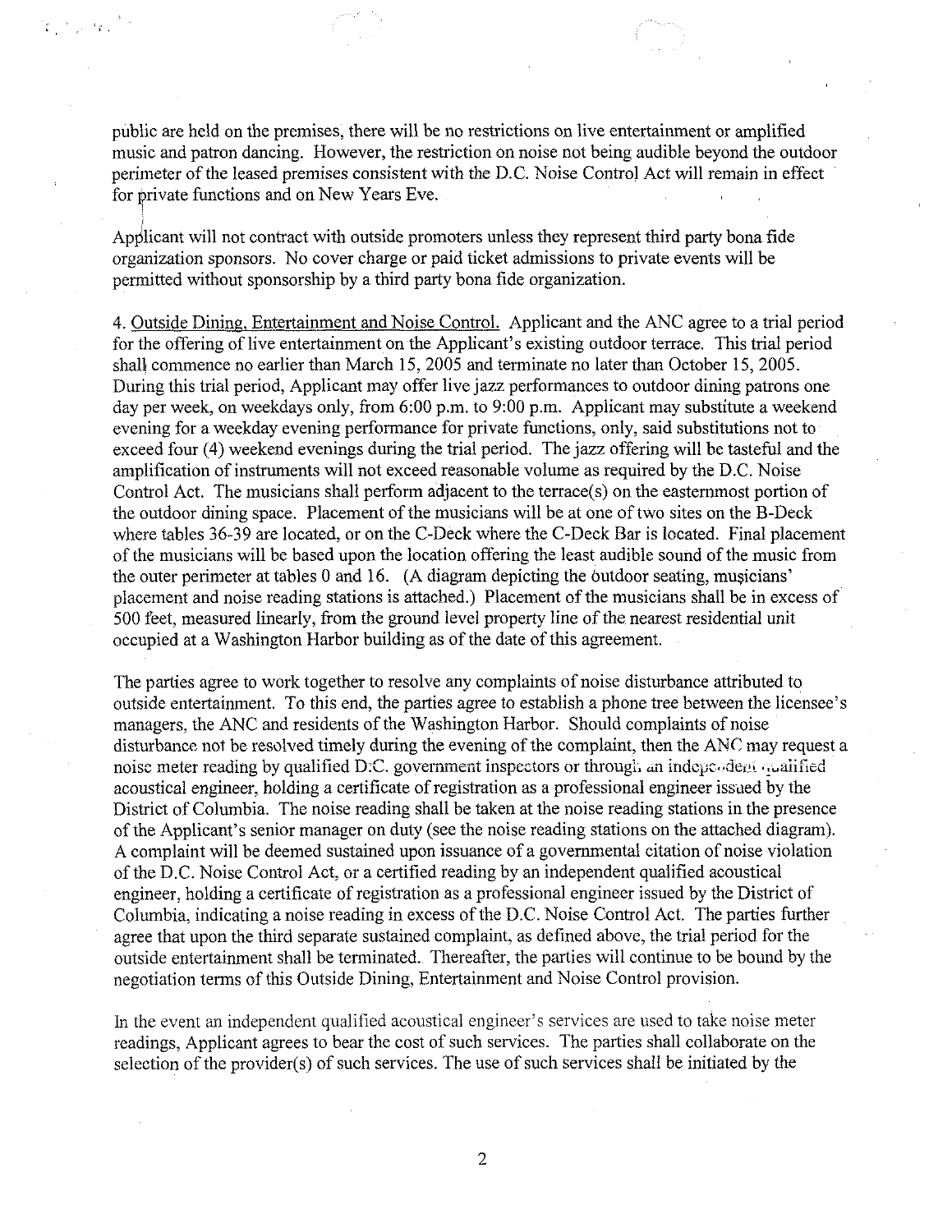Applicant, only, upon request of ANC 2E to Applicant, and after informal efforts to resolve any noise complaint are exhausted.

The parties agree to negotiate in good faith for a long term or permanent replacement of this Outside Dining, Entertainment and Noise Control provision of the agreement. **In** the event the parties are unable to reach an agreement regarding same on or before December 31, 2005, then either party may petition the Board for a Fact Finding hearing for Resolution of An Impasse in Negotiations. Upon petition to the Board, the parties shall submit in writing their last best written offers for replacement language for this provision. The Board shall consider the parties proposals and render an order approving of a replacement Outside Dining, Entertainment and Noise Control provision.

5. Underage Service of Alcohol. The Applicant shall strictly enforce the underage drinking laws of the District of Columbia by requiring valid official identification showing age and cooperating with ABC inspectors and the Metropolitan Police Department in enforcing the law. During private functions on the premises, Applicant shall retain responsibility for ascertaining valid official identification of guests of the private function.

6. Signage. The Applicant shall erect no exterior signs or awnings without application to the D.C. Department of Consumer and Regulatory Affairs for approval.

7. Trash. The Applicant shall comply with all aspects of the Civil Infractions Act and the Litter Control Administration Act. Within one hour prior to or after the opening and closing of the establishment, the Applicant will pick-up and clean all refuse in front of its establishment, running from the length of its premises. In the interim periods, the Applicant will make reasonable efforts to regularly police and clean these areas to ensure a clean presence in and around the establishment.

8. Compliance with ABC Regulations and the Law. The Applicant agrees to abide by all ABC regulations and other laws regarding the ownership of the license. A fully licensed manager *who* is COl,versant with this agreement shall be on duty at all times that the establishment is open.

9. Community Cooperation. The parties to this Agreement agree to work together to resolve matters of community concern relating to the establishment. To this end, the patties agree that each will notify the other as soon as reasonably possible of any complaint about the establishment and attempt a cooperative resolution of such complaint as the first recourse. The ANC shall notify the Applicant of any perceived violations of this Agreement as soon as reasonably possible so that the Applicant may be given a reasonable opportunity (7 days) to cure such violations prior to the ANC filing a petition with the ABC Board to enforce the terms of this Agreement.

10. Binding Agreement. This Agreement is binding upon the Applicant and all parties hereto, including their successors, assignees, or transferees. The Applicant agrees to specifically notify any prospective successor, assignee or transferee of the existence of this Agreement and to provide them with a copy. The parties agree that the provisions of this Agreement are conditions of the license and any uncured failure of Applicant to adhere to the foregoing commitments may be grounds for the ANC to petition the ABC Board for issuance of an order to show cause. This Agreement constitutes the entire agreement between the parties. This agreement may be

3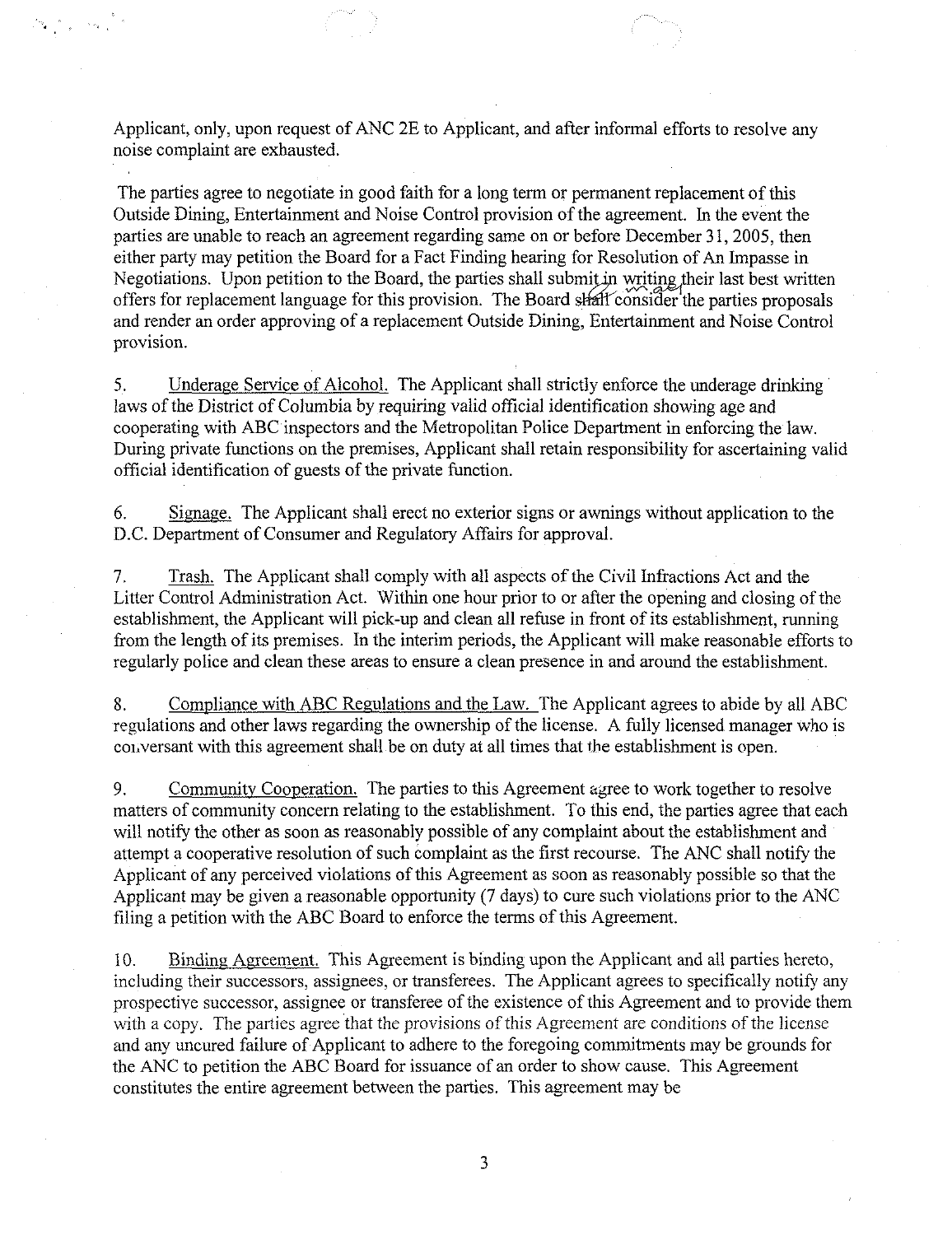modified only by the written agreement of both parties or by order of the Board. This agreement supercedes the agreement between the parties dated October 30, 1989.

Executed this  $24\frac{M}{\text{day of}} \frac{M}{M}$  , 2005.

ARK POTOMAC CORD

By: Michael Weinstein, President

# ADVISORY NEIGHBORHOOD COMMISSION 2E

 $\overline{By}$ :

្តែង<br>ខៀត ខែ**ត្** 

C:\My Documents\Sequoia - Agreement.doc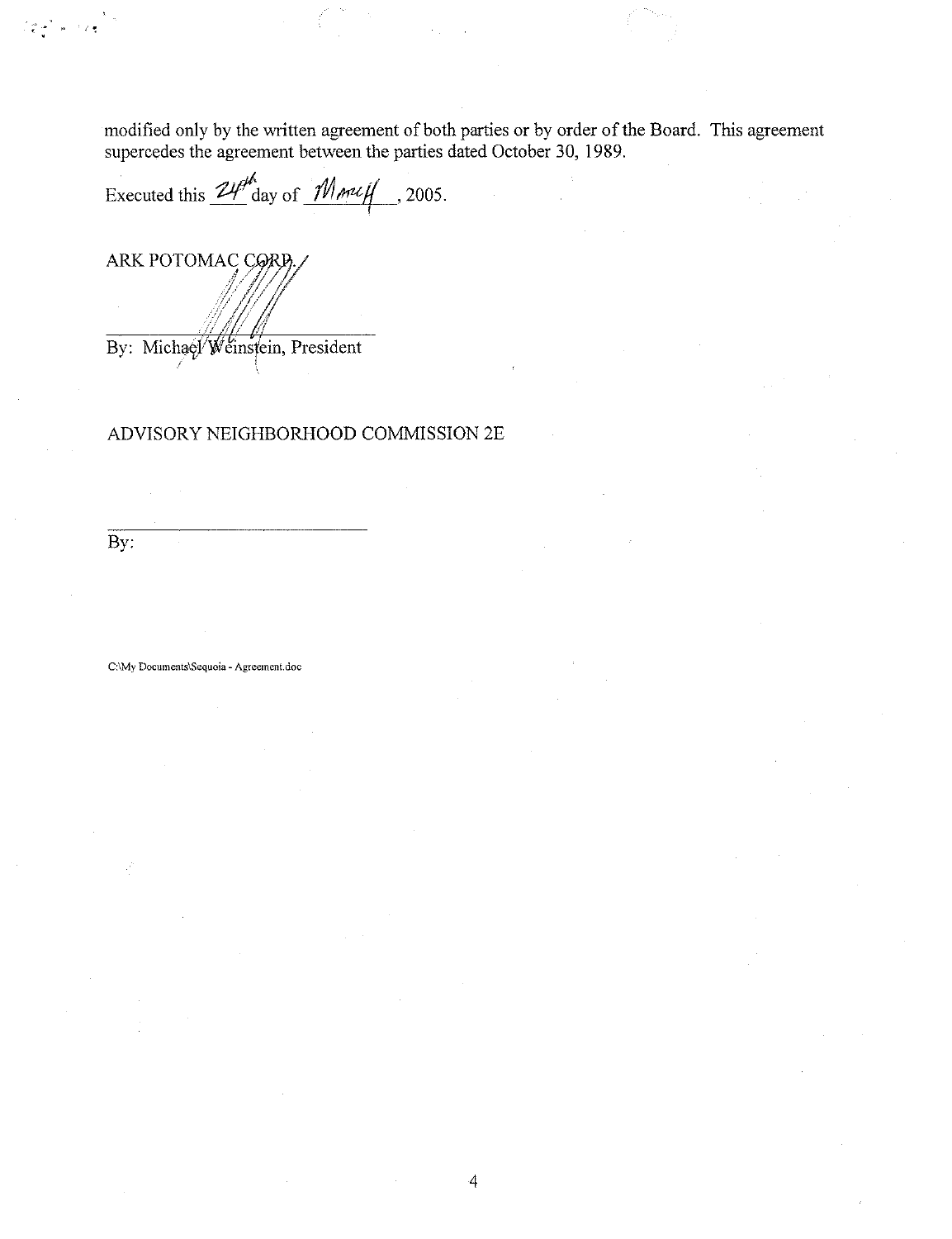modified only by the written agreement of both parties or by order of the Board. This agreement supercedes the agreement between the parties dated October 30, 1989.

Executed this \_\_\_\_ day of \_\_\_\_\_\_\_\_\_\_, 2005.

ARK POTOMAC CORP.

ย่าง 10 ตัว

By: Michael Weinstein, President

ADVISORY NEIGHBORHOOD COMMISSION 2E

By:

 $\frac{1}{2}$ 

C:\My **Documents\Sequoia. Agreement-doc**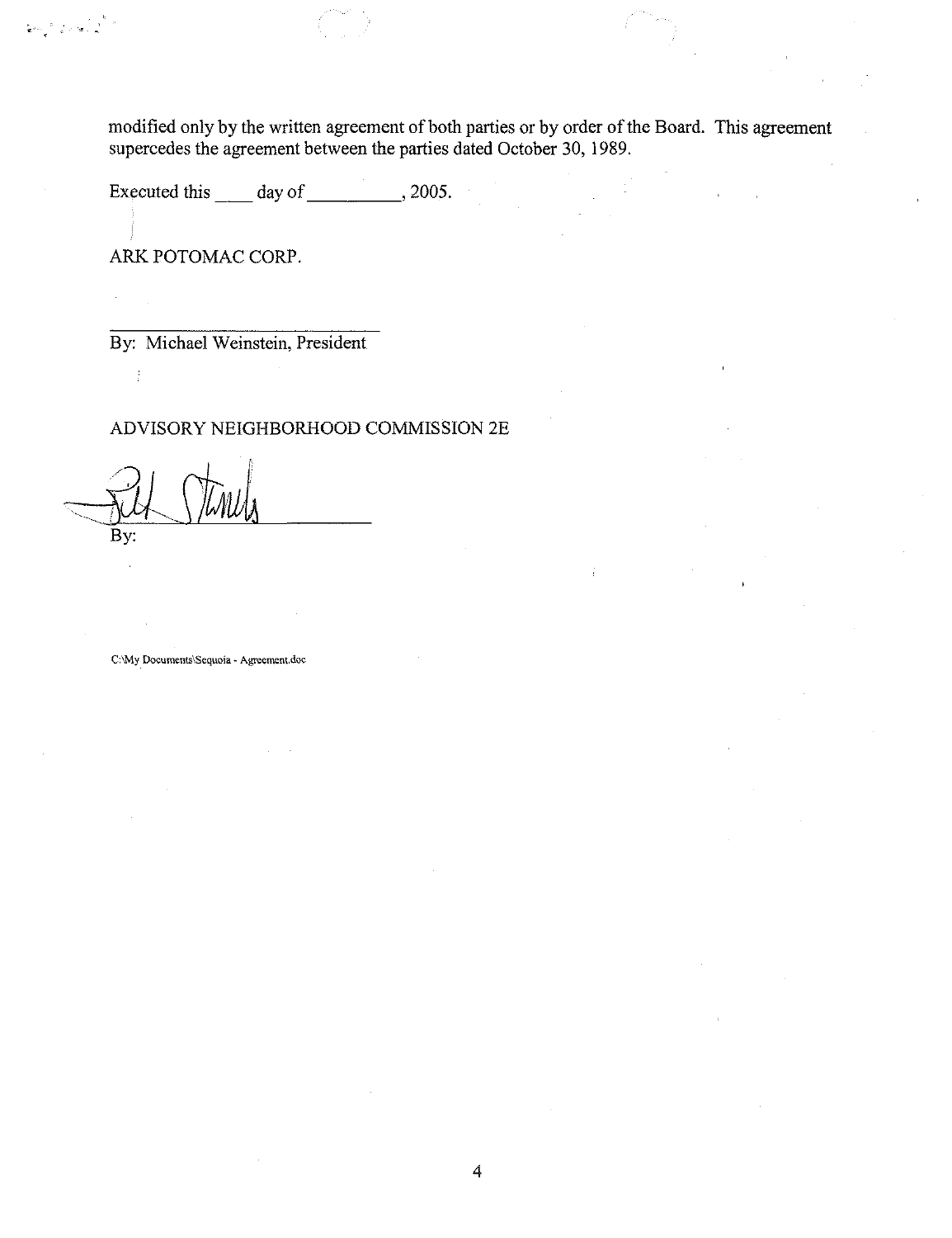